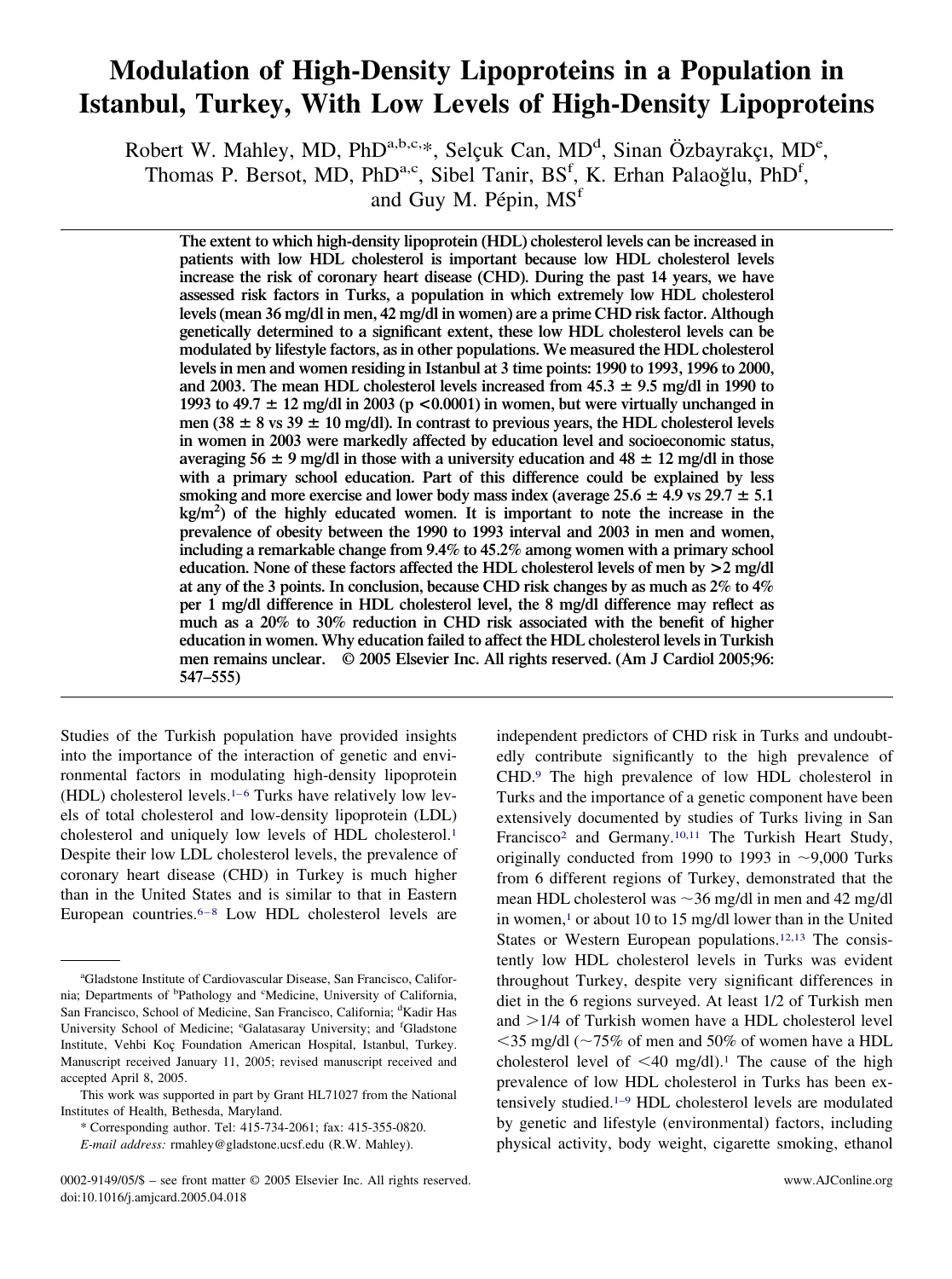| Variable  | n    | Mean age $\pm$ SD<br>(yrs) | BMI<br>(kg/m <sup>2</sup> ) |      | $SBP \ge 140$ or<br>DBP $\geq$ 90 (mg Hg) | <b>Smokers</b> |                        | Alcohol Consumption<br>Exercise |             |                |
|-----------|------|----------------------------|-----------------------------|------|-------------------------------------------|----------------|------------------------|---------------------------------|-------------|----------------|
|           |      |                            | $\leq$ 25                   | >30  |                                           | All            | $\geq$ 20 Cigarettes/d | $>1$ h/wk                       | Nondrinkers | $>5$ Drinks/Wk |
| Men       |      |                            |                             |      |                                           |                |                        |                                 |             |                |
| 1990-1993 | 2157 | $40 \pm 10$                | 46.3                        | 8.4  | 17.6                                      | 47.7           | 22.9                   | 39.4                            | 38.4        | 13.7           |
| 1996–2000 | 403  | $41 \pm 12$                | 35.2                        | 13.2 | 30.8                                      | 45.5           | 19.9                   | 36.8                            | 44.6        | 13.2           |
| 2003      | 452  | $42 \pm 11$                | 14.6                        | 31.2 | 38.9                                      | 42.7           | 25.9                   | 27.9                            | 50.4        | 7.1            |
| Women     |      |                            |                             |      |                                           |                |                        |                                 |             |                |
| 1990-1993 | 529  | $32 \pm 10$                | 69.2                        | 7.2  | 11.5                                      | 41.8           | 5.5                    | 25.3                            | 76.9        | 2.9            |
| 1996–2000 | 425  | $38 \pm 12$                | 55.8                        | 16.7 | 17.7                                      | 41.9           | 11.1                   | 37.4                            | 71.9        | 1.6            |
| 2003      | 648  | $44 \pm 11$                | 20.8                        | 42.1 | 36.0                                      | 28.6           | 7.3                    | 25.3                            | 81.8        | 0.2            |

<span id="page-1-0"></span>Table 1 Istanbul study population characteristics

Data presented as percentages, unless otherwise noted.

 $DBP =$  diastolic blood pressure;  $SBP =$  systolic blood pressure.

consumption, and the proportion of calories consumed as carbohydrates[.14–21](#page-7-0) Although they are associated with variability in HDL cholesterol levels in the Turkish population, these factors do not account for the disparity in HDL cholesterol levels between the United States/Western European and Turkish populations[.1–4](#page-7-0) Lifestyle factors modulate HDL cholesterol levels in Turks by only 1 to 3 mg/dl.<sup>1</sup> Likewise, hypertriglyceridemia is not widespread in Turks, and its effect in lowering HDL cholesterol in Turks is significantly less than in Americans[.2,22](#page-7-0) In the present study, we analyzed the changes in CHD risk factors in Istanbul during the past 14 years.

## **Methods**

**Study subjects:** Healthy Turkish adult volunteers were recruited at 3 different times to evaluate population trends in plasma lipids, anthropometrics, and lifestyle factors. Conducted in 1990 to 1993, the original Turkish Heart Study surveyed about 9,000 subjects from 6 different regions of Turkey.<sup>1</sup> The Istanbul cohort ( $n = 2,686$ ) served as the base of comparison for the later studies.

The 1996 to 2000 (n = 828) and 2003 (n = 1,100) Istanbul cohorts were recruited from American Hospital employees, local advertisements, and neighborhood groups. The Committee on Human Research of the University of California, San Francisco approved the study protocols. All subjects  $>$  20 years old gave informed consent. The characteristics of the 3 cohorts are listed in Table 1. Subjects with acute or chronic medical problems and those taking hypolipidemic drugs were excluded.

The Turkish subjects were compared with non–Hispanic whites in the Third National Health and Nutrition Examination Survey of 1988 to 1994 (NHANES III),<sup>23</sup> a subgroup that included 1,721 men and 1,895 nonpregnant women. These subjects (age  $>20$  years) had fasted for  $\geq 8$  hours before the examination, and data on their blood lipid and glucose levels, body mass index (BMI), and waist circumference were available.

**Examination and laboratory procedures:** Blood was collected from Turkish participants after a 10-hour fast. The iced samples were processed within 2 to 4 hours. Plasma, serum, and buffy coat aliquots were pipetted and stored at  $-70^{\circ}$ C until the assays were conducted. For calculation of BMI, height was measured to within 0.5 cm and weight to within 0.1 kg. The waist circumference was measured to the nearest 0.5 cm according to standard guidelines.<sup>24</sup> All measurements were taken with shoes removed and with participants wearing light clothing.

The plasma total cholesterol, triglyceride, HDL cholesterol, and glucose concentrations were analyzed in the clinical laboratory of the American Hospital in Istanbul, which is certified as a reference laboratory by the Centers for Disease Control (Atlanta, Georgia).<sup>1</sup> The total cholesterol, triglyceride, and HDL cholesterol concentrations were measured enzymatically. The methods used to determine the HDL cholesterol level changed between 1990 and 2003. In the original Turkish Heart Study, HDL was separated from the other lipoproteins manually with phosphotungstic acid and magnesium chloride.<sup>1</sup> From 1990 to 1998, this precipitation technique was used to measure HDL cholesterol. Twice a year, frozen samples were transported to San Francisco and analyzed in the Gladstone Lipid Chemistry Laboratory using similar methods to establish comparability in results obtained with the United States and Turkish samples. After 1998, a direct, or homogenous, assay for measuring HDL cholesterol levels was used at the American Hospital Clinical Laboratory to automate the process[.25](#page-8-0) The 2 methods were run in parallel for several months, and no significant differences were noted. Likewise, samples continued to be analyzed periodically in San Francisco.

To substantiate further the comparability of HDL cholesterol levels measured by the 2 techniques and to allow a comparison of results for the United States and Turkish populations, we sampled 66 patients in our Istanbul laboratory in 2002 and compared the results of the assays performed in 3 separate, standardized laboratories. The laboratory at the American Hospital in Istanbul used a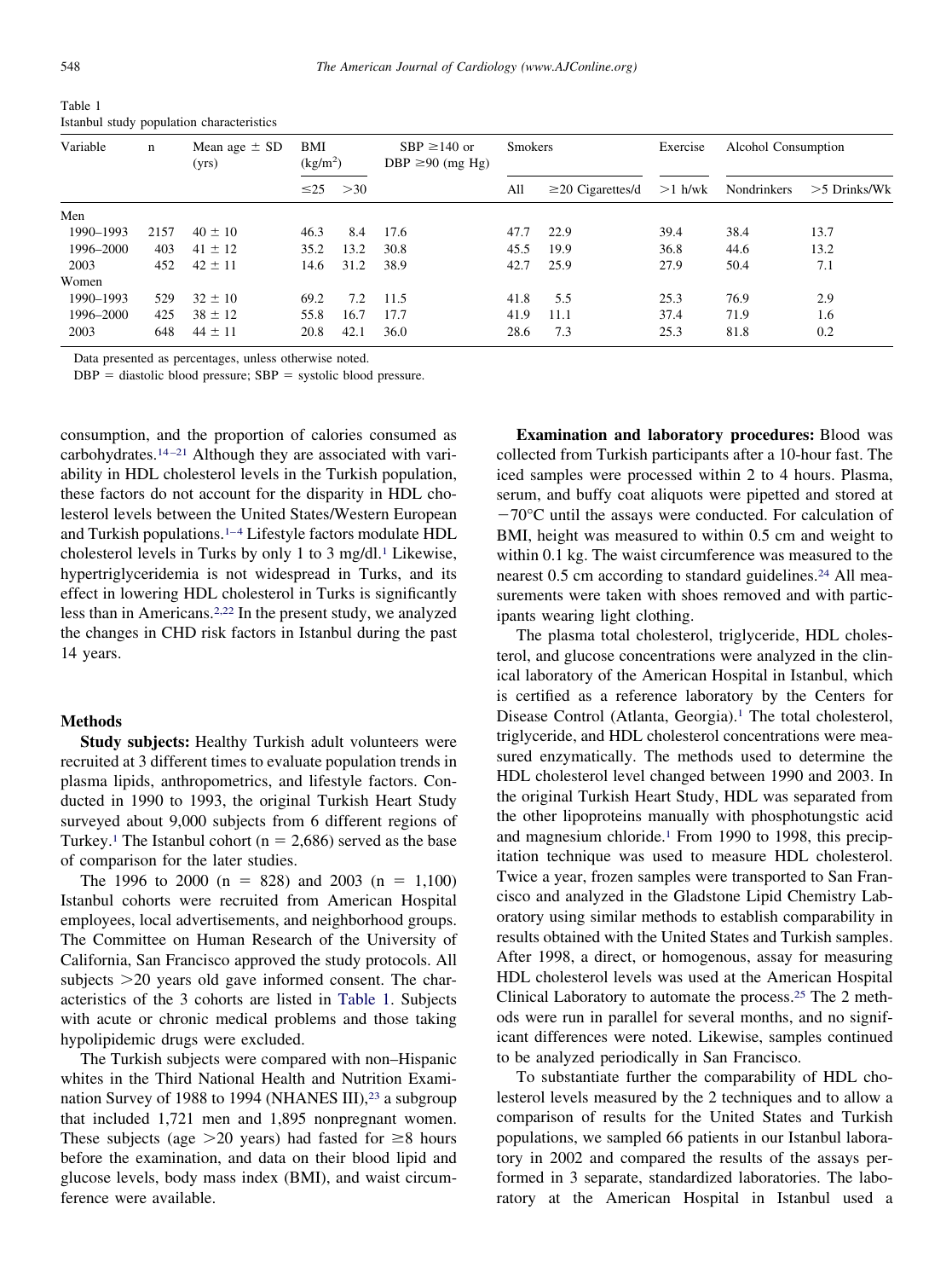| ×<br>v | I<br>۰.<br>٠ |
|--------|--------------|

<span id="page-2-0"></span>Table 2 Plasma lipids, lipoproteins, body mass index (BMI), and blood pressure for Istanbul survey population (age-adjusted)

| Variable                            | <b>Total Cholesterol</b><br>(mg/dl) | LDL-C<br>(mg/dl) | HDL-C<br>(mg/dl) | Triglycerides<br>(mg/dl) | TC/HDL-C      | BMI<br>(kg/m <sup>2</sup> ) | <b>SBP</b><br>(mm Hg) | <b>DBP</b><br>(mm Hg) |
|-------------------------------------|-------------------------------------|------------------|------------------|--------------------------|---------------|-----------------------------|-----------------------|-----------------------|
| Men                                 |                                     |                  |                  |                          |               |                             |                       |                       |
| 1990-1993                           | $201 \pm 48$                        | $135 \pm 40$     | $38.3 \pm 8.3$   | $142 \pm 136$            | $5.5 \pm 2$   | $25.6 \pm 3.3$              | $120 \pm 18$          | $77 \pm 12$           |
| $\mathbf n$                         | 2,157                               | 2,112            | 2,157            | 2,157                    | 2,157         | 2,028                       | 1,794                 | 1,789                 |
| 1996-2000                           | $197 \pm 51$                        | $126 \pm 42$     | $36.2 \pm 8.8$   | $174 \pm 159$            | $5.8 \pm 2.2$ | $26.5 \pm 3.4$              | $129 \pm 19$          | $82 \pm 11$           |
| $\mathbf n$                         | 403                                 | 392              | 403              | 403                      | 403           | 401                         | 383                   | 380                   |
| 2003                                | $186 \pm 37$                        | $115 \pm 32$     | $39.3 \pm 9.8$   | $159 \pm 108$            | $5.0 \pm 1.4$ | $28.5 \pm 3.5$              | $135 \pm 20$          | $86 \pm 11$           |
| $\mathbf n$                         | 452                                 | 444              | 452              | 452                      | 452           | 452                         | 445                   | 445                   |
| p Value (1990-1993<br>vs 1996–2000) | <b>NS</b>                           | 0.0001           | < 0.0001         | < 0.0001                 | 0.0168        | < 0.0001                    | < 0.0001              | < 0.0001              |
| p Value (1990-1993<br>vs 2003)      | < 0.0001                            | < 0.0001         | 0.0140           | 0.011                    | < 0.0001      | < 0.0001                    | < 0.0001              | < 0.0001              |
| Women                               |                                     |                  |                  |                          |               |                             |                       |                       |
| 1990-1993                           | $182 \pm 63$                        | $116 \pm 38$     | $45.3 \pm 9.5$   | $98 \pm 143$             | $4.3 \pm 4$   | $24.1 \pm 4.1$              | $115 \pm 19$          | $72 \pm 12$           |
| $\mathbf n$                         | 529                                 | 521              | 529              | 529                      | 529           | 513                         | 506                   | 506                   |
| 1996-2000                           | $194 \pm 59$                        | $125 \pm 50$     | $42.6 \pm 9.8$   | $133 \pm 123$            | $4.8 \pm 1.9$ | $26.2 \pm 5.2$              | $123 \pm 18$          | $80 \pm 12$           |
| $\mathbf n$                         | 425                                 | 421              | 425              | 425                      | 425           | 425                         | 397                   | 397                   |
| 2003                                | $188 \pm 43$                        | $116 \pm 37$     | $49.7 \pm 12$    | $115 \pm 62$             | $4.0 \pm 1.3$ | $29.2 \pm 5.2$              | $132 \pm 24$          | $84 \pm 13$           |
| $\mathbf n$                         | 648                                 | 648              | 648              | 648                      | 648           | 648                         | 645                   | 645                   |
| p Value (1990-1993<br>vs 1996–2000) | 0.0026                              | 0.0016           | < 0.0001         | < 0.0001                 | 0.023         | < 0.0001                    | < 0.0001              | < 0.0001              |
| p Value (1990–1993<br>vs 2003)      | 0.0299                              | <b>NS</b>        | < 0.0001         | 0.0069                   | 0.0472        | < 0.0001                    | < 0.0001              | < 0.0001              |

Data presented as numbers and mean  $\pm$  SD.

 $HDL-C$  = high-density lipoprotein cholesterol; LDL-C = low-density lipoprotein cholesterol; TC = total cholesterol; other abbreviations as in Table 1.

homogenous automated assay, the lipid laboratory of the Gladstone Institute of Cardiovascular Disease used phosphotungstic acid and magnesium chloride precipitation, and the Northwest Lipid Research Laboratories (Seattle, Washington) also used a precipitation technique. The mean HDL cholesterol values  $(\pm SD)$  in the 3 laboratories were not significantly different:  $44 \pm 12$ ,  $45 \pm 14$ , and  $46 \pm 12$ mg/dl, respectively. We concluded that the values obtained in 1990 to 1993, 1996 to 2000, and 2003 could be reliably compared. Kits from Boehringer-Mannheim (Mannheim, Germany) were used for lipid and glucose assays. A multichannel analyzer (Hitachi, Tokyo, Japan) was used for colorimetric enzymatic determinations of cholesterol (Monotest Cholesterol, CHOD-PAP), triglycerides (Peridochrom Triglyceride, GPO-PAP), and glucose (Glucose, GOD-PAP)[.2,3](#page-7-0) LDL cholesterol was calculated with the Friedewald<sup>26</sup> equation for patients with triglycerides  $\leq 500$  mg/dl.

An experienced interviewer collected detailed socioeconomic and lifestyle data and medical and family history data[.1](#page-7-0) Socioeconomic factors included income (stratified into 4 categories and normalized to the United States dollar every 6 months, since the original survey of 1990 to 1993), occupation, and education level. For statistical analysis, alcohol consumption, cigarette smoking, and physical activity levels were placed into ordinal categories. A higher educational level was defined as university or higher and a lower educational level was defined as high school or less.

The examination and laboratory procedures have been reported in detail elsewhere for the Turkish Heart Study<sup>1</sup> and NHANES III[.23](#page-7-0)

**Statistical analysis:** All continuous variables are reported as the mean  $\pm$  SD. All parameters or their logarithmic transforms were normally distributed. The *t* test was used to compare the mean values. A p value  $\leq 0.05$  was considered significant. For the comparisons, cohorts were age-adjusted by the direct method,<sup>27</sup> stratifying men and women separately into 10-year age groups. Older subjects  $(\geq 60$  years) in the Turkish cohorts were pooled to avoid overbiasing due to the relatively small sample size. Values for the NHANES III population were calculated using sampling weights to provide a representation of the United States population. The Statistical Package for Social Sciences, version 10.0 (SPSS Inc., Chicago, Illinois) and Microsoft Excel 97 (Microsoft, Redmond, Washington) were used for the statistical analyses.

## **Results**

**Characterization of the Istanbul study populations:** The general characteristics of the Turkish participants in each survey population (1990 to 1993, 1996 to 2000, and 2003) are listed in [Table 1.](#page-1-0) The mean age was  $\sim$ 40 years in the men (n = 3,012) and  $\sim$ 35 years in the women (n = 1,602). The percentage of subjects with a normal BMI  $(\leq 25)$  $\text{kg/m}^2$ ) decreased and the percentage of those classified as obese ( $>$ 30 kg/m<sup>2</sup>) increased in the decade after the initial survey in 1990 to 1993. In parallel, the percentage of men and women with elevated systolic  $(\geq 140 \text{ mm Hg})$  or diastolic ( $\geq$ 90 mm Hg) blood pressure increased. The percentage of smokers remained very high among men  $(\sim 45\%)$  but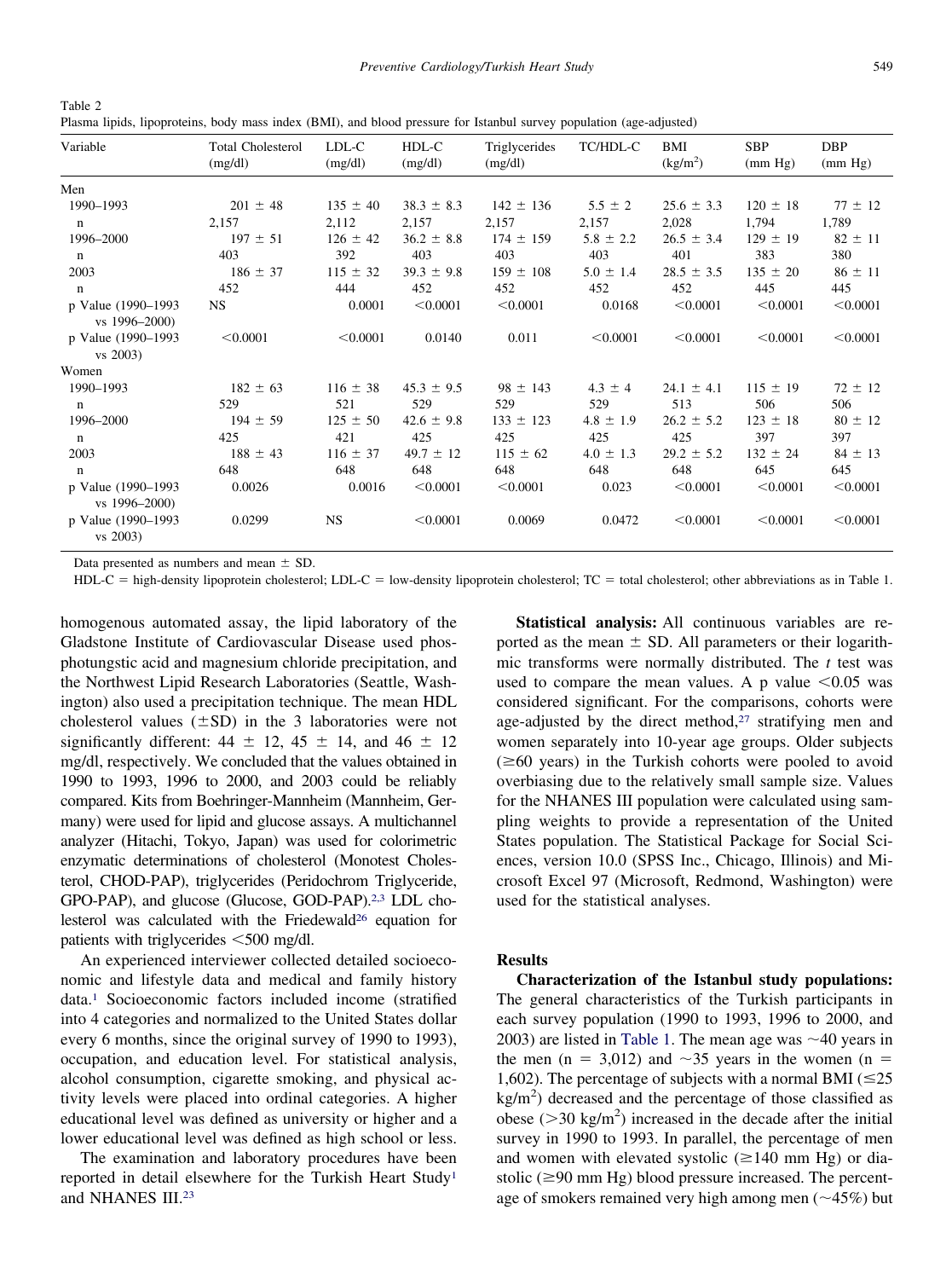| Table 3                                                       |
|---------------------------------------------------------------|
| Distribution of plasma lipids and lipoproteins (age-adjusted) |

| Variable                  | Original THS* | (all 6 regions) $(\%)$ | $(\%)$ | Istanbul 1990-1993 | Istanbul 2003<br>$(\%)$ |       | NHANES III Non-<br>Hispanic Whites $(\%)$ |       |
|---------------------------|---------------|------------------------|--------|--------------------|-------------------------|-------|-------------------------------------------|-------|
|                           | Men           | Women                  | Men    | Women              | Men                     | Women | Men                                       | Women |
| Total cholesterol (mg/dl) |               |                        |        |                    |                         |       |                                           |       |
| <175                      | 43            | 49                     | 30     | 52                 | 40                      | 40    | 24                                        | 25    |
| $<$ 200                   | 65            | 74                     | 52     | 72                 | 67                      | 63    | 46                                        | 48    |
| $\geq$ 240                | 12            | 8                      | 20     | 10                 | 7                       | 10    | 18                                        | 21    |
| $LDL-C$ (mg/dl)           |               |                        |        |                    |                         |       |                                           |       |
| < 100                     | 31            | 38                     | 19     | 37                 | 34                      | 34    | 19                                        | 26    |
| < 130                     | 63            | 71                     | 48     | 69                 | 71                      | 70    | 49                                        | 56    |
| $\geq 160$                | 16            | 10                     | 26     | 14                 | 8                       | 11    | 21                                        | 17    |
| HDL-C (mg/dl)             |               |                        |        |                    |                         |       |                                           |       |
| $<$ 40                    | 72            | 45                     | 63     | 30                 | 56                      | 20    | 37                                        | 13    |
| $<$ 50                    | 94            | 83                     | 90     | 67                 | 87                      | 54    | 71                                        | 40    |
| Triglycerides (mg/dl)     |               |                        |        |                    |                         |       |                                           |       |
| < 100                     | 43            | 58                     | 45     | 74                 | 30                      | 49    | 36                                        | 48    |
| < 150                     | 69            | 82                     | 69     | 89                 | 61                      | 80    | 64                                        | 75    |
| $\geq$ 200                | 15            | 8                      | 15     | 5                  | 24                      | 9     | 20                                        | 14    |
| Total cholesterol/HDL-C   |               |                        |        |                    |                         |       |                                           |       |
| <3.5                      | 10            | 25                     | 9      | 37                 | 12                      | 42    | 18                                        | 40    |
| $\geq 4.5$                | 65            | 43                     | 68     | 31                 | 62                      | 32    | 57                                        | 31    |

Data presented as percentage.

\* See Mahley et al[.1](#page-7-0)

 $THS = Turkish Heart Study; other abbreviations as in Table 2.$  $THS = Turkish Heart Study; other abbreviations as in Table 2.$ 

decreased among women. Approximately 55% to 60% of male smokers consumed >1 pack of cigarettes/day. Ethanol consumption decreased in men. Women who consumed alcohol would be considered light drinkers. The exercise level appeared to be unchanged in men and women.

**Blood levels and anthropometric parameters for study populations:** A comparison of the lipid and lipoprotein levels for the 3 cohorts revealed small changes in total cholesterol (men  $\sim$ 7% decrease; women  $\sim$ 3% increase) and a decrease in LDL cholesterol, especially in the men [\(Table 2\)](#page-2-0). The mean triglyceride levels increased in men and women  $(\sim 12\%$  to 17%) between the 1990 to 1993 interval and 2003. During the decade after the initial survey, the HDL cholesterol levels increased by approximately 1 mg/dl ( $\sim$ 3%) in men and  $\sim$ 4 mg/dl ( $\sim$ 10%) in women. The total cholesterol/HDL cholesterol ratio remained high in men ( $\geq$ 5.0) and women ( $\geq$ 4.0). The BMI increased by 11% in the men and 20% in the women, with a concomitant increase in blood pressure.

Turks tend to have relatively low total cholesterol and LDL cholesterol levels.<sup>1</sup> Table 3 lists the percent distributions of plasma lipids and lipoproteins in the original survey of the 6 different regions and in the 1990 to 1993 and 2003 Istanbul cohorts. Data from NHANES III (non-Hispanic whites) are given for comparison. Approximately 40% of Turkish men and women had total cholesterol levels of  $175 \text{ mg/dl}$ , and  $-65\%$  had levels  $1200 \text{ mg/dl}$ . In contrast, only 25% of non–Hispanic white Americans (NHANES III) had plasma cholesterol levels  $\leq$ 175, and 47% had levels 200 mg/dl. About 1/3 of Turks had a LDL cholesterol

level of  $\leq 100$  mg/dl. The triglyceride levels were similar in Turks and non-Hispanic whites. However, Turks had very low HDL cholesterol levels.<sup>1</sup> This was most striking in the original survey and in the 1990 to 1993 Istanbul cohort (Table 3). Approximately 60% to 70% of men and 30% to 45% of women had HDL cholesterol levels  $\leq$ 40 mg/dl. The HDL cholesterol levels were significantly lower than those of non-Hispanic whites. HDL cholesterol levels increased during the past decade, particularly in Turkish women [\(Ta](#page-2-0)[bles 2](#page-2-0) and 3). Triglycerides in the Turkish cohorts tended to be lower than those in non-Hispanic whites.

**Education level associated with differences in plasma lipids and lipoproteins:** Among men in the 1990 to 1993 and 1996 to 2000 cohorts, a higher educational level (university or higher) was associated with higher plasma total cholesterol and LDL cholesterol levels than in men with less education (high school or less; [Table 4\)](#page-4-0). The 2003 data did not show a difference associated with educational level. An increase in HDL cholesterol in the higher education group of men was statistically significant, but only represented a 1- to 2-mg/dl change between the 1990 to 1993 and 2003 cohorts. Education had little or no effect on BMI; however, the mean BMI increased during the decade. In all 3 cohorts, highly educated men were less likely to be obese and smoke and were more likely to exercise and have a higher salary [\(Table 4\)](#page-4-0). In the 2003 cohort, highly educated men also had a significantly smaller waist circumference.

In women, the educational level did not affect the total cholesterol or LDL cholesterol levels but was associated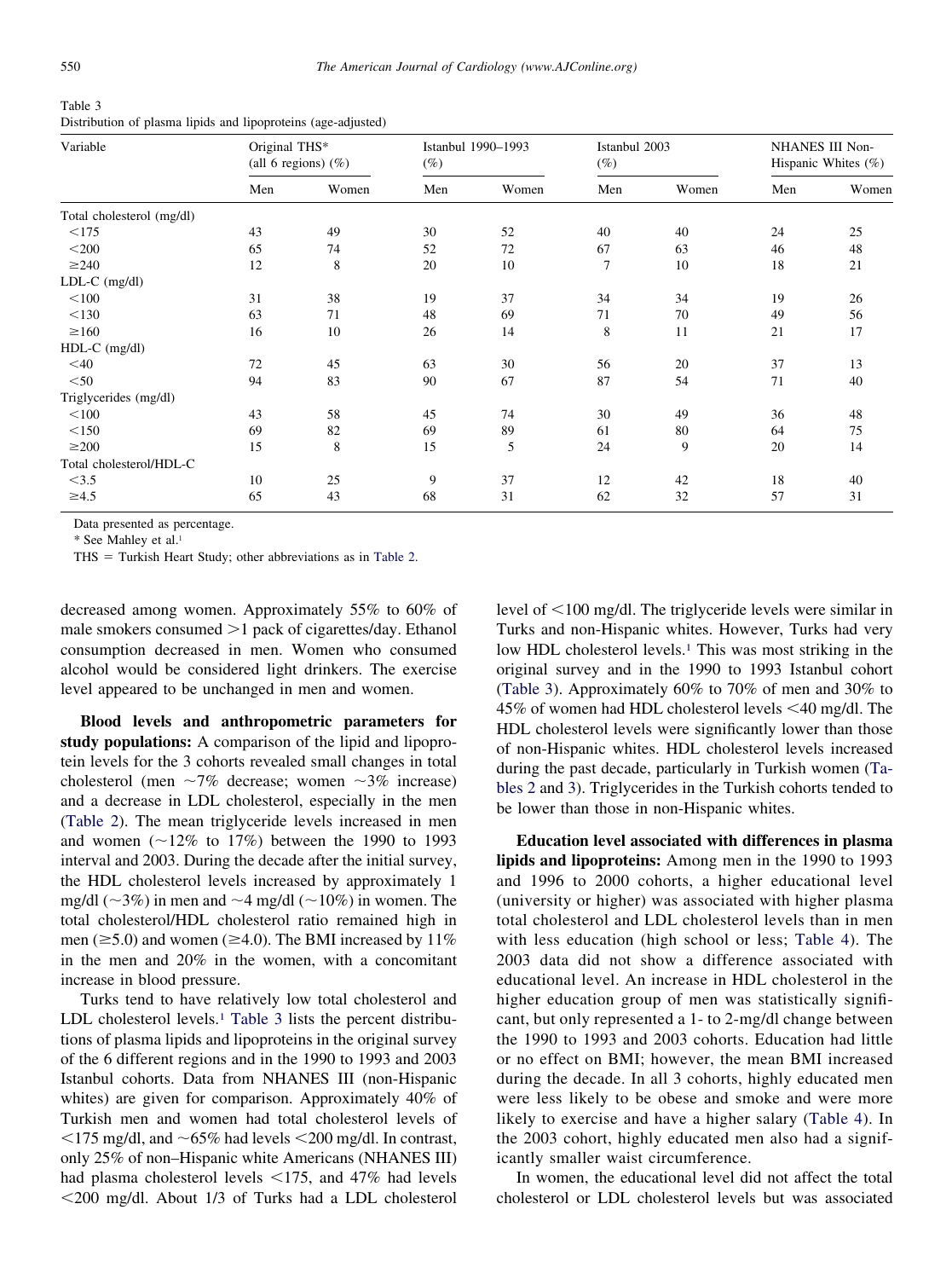<span id="page-4-0"></span>

| Variable                           | 1990-1993      |                      |                     | 1996-2000      |                      |                     | 2003            |                      |                     |
|------------------------------------|----------------|----------------------|---------------------|----------------|----------------------|---------------------|-----------------|----------------------|---------------------|
|                                    | Lower*         | p Value <sup>†</sup> | Higher <sup>‡</sup> | Lower*         | p Value <sup>†</sup> | Higher <sup>‡</sup> | Lower*          | p Value <sup>†</sup> | $Higher^{\ddagger}$ |
| Men                                |                |                      |                     |                |                      |                     |                 |                      |                     |
| $\mathbf n$                        | 435            |                      | 1676                | 211            |                      | 192                 | 241             |                      | 211                 |
| Total cholesterol (mg/dl)          | $185 \pm 52$   | < 0.0001             | $210 \pm 44$        | $192 \pm 52$   | 0.0420               | $202 \pm 50$        | $185 \pm 37$    | <b>NS</b>            | $189 \pm 36$        |
| $LDL-C$ (mg/dl)                    | $121 \pm 39$   | < 0.0001             | $143 \pm 39$        | $120 \pm 39$   | 0.0035               | $133 \pm 44$        | $114 \pm 32$    | <b>NS</b>            | $119 \pm 32$        |
| HDL-C (mg/dl)                      | $37.1 \pm 8.4$ | < 0.0001             | $38.9 \pm 8.1$      | $35.3 \pm 7.5$ | 0.0340               | $37.2 \pm 10$       | $38.8 \pm 9.8$  | 0.0360               | $41 \pm 9.6$        |
| Triglycerides (mg/dl)              | $136 \pm 161$  | <b>NS</b>            | $145 \pm 119$       | $179 \pm 174$  | <b>NS</b>            | $169 \pm 140$       | $162 \pm 104$   | <b>NS</b>            | $152 \pm 120$       |
| Total cholesterol/HDL-C            | $5.2 \pm 2.3$  | < 0.0001             | $5.6 \pm 1.7$       | $5.7 \pm 2.4$  | <b>NS</b>            | $5.8 \pm 2$         | $5 \pm 1.5$     | <b>NS</b>            | $4.8 \pm 1.2$       |
| BMI $(kg/m2)$                      | $25.4 \pm 3.5$ | NS                   | $25.6 \pm 3.2$      | $26.7 \pm 3.3$ | <b>NS</b>            | $26.2 \pm 3.5$      | $28.6 \pm 3.4$  | <b>NS</b>            | $28.2 \pm 3.9$      |
| Waist (cm)                         |                |                      |                     |                |                      |                     | $101 \pm 11$    | 0.0099               | $99\pm9$            |
| BMI > 30 kg/m <sup>2</sup> (%)     | 9.2            |                      | 7.8                 | 15.2           |                      | 13.1                | 113(34.0)       |                      | 25.5                |
| Smokers $(>1$ cigarette/wk $)$ (%) | 57.2           |                      | 40.6                | 43.9           |                      | 36.5                | 131 (39.2)      |                      | 36.5                |
| Exercise $(>1$ hr/wk $)$ $(\%)$    | 34.7           |                      | 44.9                | 25.8           |                      | 43.6                | 94(28.1)        |                      | 37.9                |
| Upper salary $(\% )$               | 40.2           |                      | 96.4                | 49.1           |                      | 89.7                | 111(33.3)       |                      | 84.0                |
| Waist $>102$ cm $(\%)$             |                |                      |                     |                |                      |                     | 158 (47.5)      |                      | 36.0                |
| Waist $\leq 98$ cm $(\%)$          |                |                      |                     |                |                      |                     | 114 (34.2)      |                      | 52.1                |
| Women                              |                |                      |                     |                |                      |                     |                 |                      |                     |
| n                                  | 141            |                      | 364                 | 331            |                      | 93                  | 431             |                      | 218                 |
| Total cholesterol (mg/dl)          | $179 \pm 71$   | NS                   | $188 \pm 42$        | $195 \pm 57$   | <b>NS</b>            | $188 \pm 63$        | $188 \pm 41$    | <b>NS</b>            | $192 \pm 53$        |
| $LDL-C$ (mg/dl)                    | $112 \pm 37$   | 0.0007               | $124 \pm 39$        | $126 \pm 49$   | <b>NS</b>            | $121 \pm 54$        | $115 \pm 35$    | <b>NS</b>            | $118 \pm 50$        |
| HDL-C (mg/dl)                      | $44.9 \pm 9.7$ | <b>NS</b>            | $46.2 \pm 9$        | $41.8 \pm 9.5$ | 0.0008               | $45.6 \pm 10.3$     | $48.8 \pm 12.1$ | < 0.0001             | $56 \pm 9.4$        |
| Triglycerides (mg/dl)              | $102 \pm 171$  | <b>NS</b>            | $89 \pm 58$         | $141 \pm 133$  | 0.0197               | $107 \pm 73$        | $118 \pm 64$    | 0.0001               | $89 \pm 41$         |
| Total cholesterol/HDL-C            | $4.4 \pm 4.8$  | <b>NS</b>            | $4.2 \pm 1.4$       | $4.9 \pm 1.9$  | 0.0130               | $4.4 \pm 1.9$       | $4 \pm 1.3$     | 0.0013               | $3.6 \pm 1.3$       |
| BMI $(kg/m2)$                      | $24.4 \pm 4.5$ | 0.0164               | $23.5 \pm 3.2$      | $27 \pm 5.3$   | < 0.0001             | $23.4 \pm 3.9$      | $29.7 \pm 5.1$  | < 0.0001             | $25.6 \pm 4.9$      |
| Waist (cm)                         |                |                      |                     |                |                      |                     | $92 \pm 12$     | < 0.0001             | $82 \pm 11$         |
| BMI > 30 kg/m <sup>2</sup> (%)     | 9.4            |                      | 4.7                 | 25.1           |                      | 10.6                | 45.2            |                      | 14.5                |
| Smokers $(>1$ cigarette/wk $)$ (%) | 42.5           |                      | 37.6                | 44.0           |                      | 33.9                | 29.2            |                      | 23.9                |
| Exercise $(>1$ hr/wk $)$ $(\%)$    | 21.4           |                      | 35.4                | 32.9           |                      | 49.4                | 22.7            |                      | 36.5                |
| Upper salary $(\% )$               | 55.8           |                      | 93.1                | 59.1           |                      | 90.7                | 28.2            |                      | 70.5                |
| Waist $>88$ cm $(\%)$              |                |                      |                     |                |                      |                     | 58.9            |                      | 22.6                |
| Waist $\leq 84$ cm $(\%)$          |                |                      |                     |                |                      |                     | 25.9            |                      | 62.0                |

\* High school and below.

† p values determined by *t* test.

‡ University and postgraduate studies.

Abbreviations as in [Table 2.](#page-2-0)

with significant changes in HDL cholesterol in the 1996 to 2000 and 2003 populations (Table 4). The highly educated women in the 1996 to 2000 and 2003 cohorts had a 4- to 7-mg/dl (10% to 15%) increase in HDL cholesterol level. However, in the 1990 to 1993 cohort, the educational level had little or no effect on any of the plasma lipid or lipoprotein levels. The most dramatic change in HDL cholesterol was found among the highly educated women. It was 21% higher in the 1990 to 1993 and 1996 to 2000 cohorts than in the 2003 cohort ( $\sim$ 46 vs 56 mg/dl). Although the BMI increased in highly educated women in 2003, a much higher percentage of the less educated women were obese (45%; Table 4). Likewise, in the 2003 cohort, many more highly educated women than less-educated women with high HDL cholesterol had a waist circumference  $\leq 84$  cm (62% vs 26%). They also tended to exercise more and were predominantly in the upper socioeconomic status group. The mean triglyceride levels were lowest in the highly educated women. Thus, the striking increase in HDL cholesterol among highly educated women was associated with changes in lifestyle and socioeconomic factors that raise HDL cho-

lesterol levels. The magnitude of these beneficial changes within a decade suggests that education is reducing the risk of CHD specifically in Turkish women, but not so strikingly in Turkish men.

**Effects of lifestyle and environmental factors on HDL cholesterol levels in Turkish population in Istanbul— 1990 to 1993:** In men, lifestyle and socioeconomic factors had a minimal impact on the HDL cholesterol levels. As presented in Table 4, the HDL cholesterol levels were only 1 to 2 mg/dl higher in men with higher education (university and postgraduate studies) or higher income than in those with a lower education or lower income. Salary ( $\leq$ \$500 vs  $\geq$ \$500 per month) was associated with a small increase in HDL cholesterol (37 vs 39 mg/dl, respectively). Likewise, the HDL cholesterol levels were higher (1 to 2 mg/dl) in nonsmokers, those who consumed alcohol, and those who exercised (data not shown). These results are consistent with data previously published for Turkish men.<sup>1</sup> The greatest difference in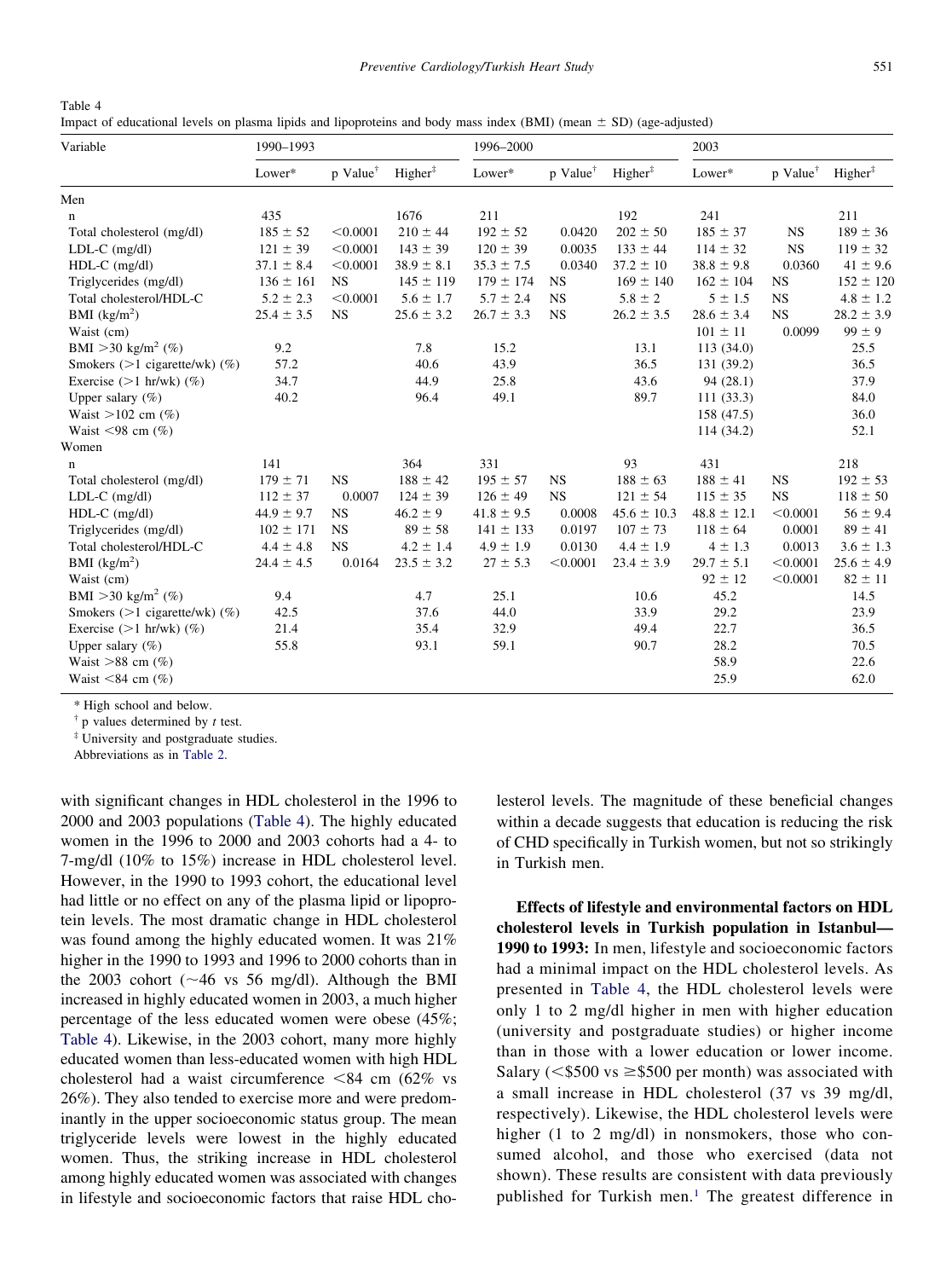the mean HDL cholesterol levels (4 mg/dl) was between men with a BMI of  $\leq 25$  kg/m<sup>2</sup> (HDL cholesterol 40 mg/dl) and a BMI  $>$  30 kg/m<sup>2</sup> (36 mg/dl).

In women, the HDL cholesterol levels were  $\sim$ 2 mg/dl higher in those who were better educated [\(Table 4\)](#page-4-0) and exercised  $(\leq 1)$ hour/week, 45 mg/dl; >1 hour/week, 47 mg/dl) or consumed alcohol (nondrinker, 45 mg/dl; drinker of any amount, 47 mg/dl). The mean HDL cholesterol level was 4 mg/dl higher in women with a BMI  $\leq$ 25 kg/m<sup>2</sup> (47 mg/dl) than in those with a BMI  $>$ 30 kg/m2 . Likewise, a lower versus upper income level was associated with a 2-mg/dl difference in HDL cholesterol.

**1996 to 2000:** The HDL cholesterol levels in 1990 to 1993 differed little from those in 1996 to 2000 [\(Table 4\)](#page-4-0). None of the lifestyle and socioeconomic factors were associated with higher HDL cholesterol levels.

**2003:** Among men in the 2003 cohort, the mean HDL cholesterol value was slightly higher than in men in the 1990 to 1993 cohort (1- to 2-mg/dl increase in men who were highly educated [\[Table 4\]](#page-4-0), had a high income, had a lower BMI, were nonsmokers, and consumed alcohol [data not shown]). Men with a BMI  $\leq$ 25 kg/m<sup>2</sup> had the highest mean HDL cholesterol (43 mg/dl) (6-mg/dl difference compared with those who had a BMI  $>$  30 kg/m<sup>2</sup> [37 mg/dl]). Consistent with the BMI data, HDL cholesterol was higher in men with a waist circumference  $\leq 98$  cm than in those with a waist circumference  $>102$  cm (42 vs 38 mg/dl).

The highly educated women had a 10-mg/dl increase in mean HDL cholesterol during the decade (46 vs 56 mg/dl). In 2003, the women who were nonsmokers, consumed alcohol (any amount), and exercised  $(>1$  hour/ week) had an increase in HDL cholesterol of 4 mg/dl (1990 to 1993, 46 mg/dl; 2003, 50 mg/dl). Pronounced differences in HDL cholesterol levels were also noted among subgroups of the 2003 cohort. Women with a BMI of  $\leq$ 25 kg/m<sup>2</sup> had a HDL cholesterol level that was 7 mg/dl higher than those with a BMI  $>$  30 kg/m<sup>2</sup> (54 vs 47) mg/dl, respectively). Similarly, HDL cholesterol was 7 mg/dl higher in women with a waist circumference of  $<84$  cm than those with a waist circumference  $>88$  cm (54 vs 47 mg/dl).

**Effects of education on HDL cholesterol levels in Turks and non-Hispanic whites:** In Turkish men, the distribution of HDL cholesterol levels showed little or no significant change between the 1990 to 1993 cohort and the 2003 cohort (Figure 1). Turkish men had much lower HDL cholesterol levels than non-Hispanic whites in NHANES III (peak  $\sim$  35 to 39 vs 40 to 45 mg/dl), and the distribution had shifted quite markedly to lower levels in Turks (Figure 1). In Turkish women, however, the HDL cholesterol levels increased [\(Table 2\)](#page-2-0), and the distribution shifted toward higher values (Figure 1). Nevertheless, the HDL cholesterol peak and distribution in the Turkish women were markedly lower than in non-Hispanic whites in NHANES III (peak 40



Figure 1. Distribution of plasma HDL cholesterol levels. *(A and B)* Distribution of HDL cholesterol for Istanbul men and women in 1990 to 1993 versus 2003. HDL cholesterol distribution compared in *(C)* Istanbul men (2003) with that of non-Hispanic white men (NHANES III) and (D) Istanbul women (2003) with that of non-Hispanic white women (NHANES III).

to 44 vs 50 to 54 mg/dl; Figure 1). More than 1/3 of American women but  $\leq 10\%$  of Turkish women have HDL cholesterol values  $\geq 60$  mg/dl.

The educational level had little or no effect on the distribution of HDL cholesterol in non-Hispanic whites, Turkish men in 1990 to 1993 or 2003, or Turkish women in 1990 to 1993 [\(Figure 2\)](#page-6-0). However, the education level markedly affected the HDL cholesterol distribution in Turkish women in 2003 [\(Figure 2\)](#page-6-0).

## **Discussion**

The past decade has seen significant socioeconomic changes in Turkey, especially in large urban areas. The present study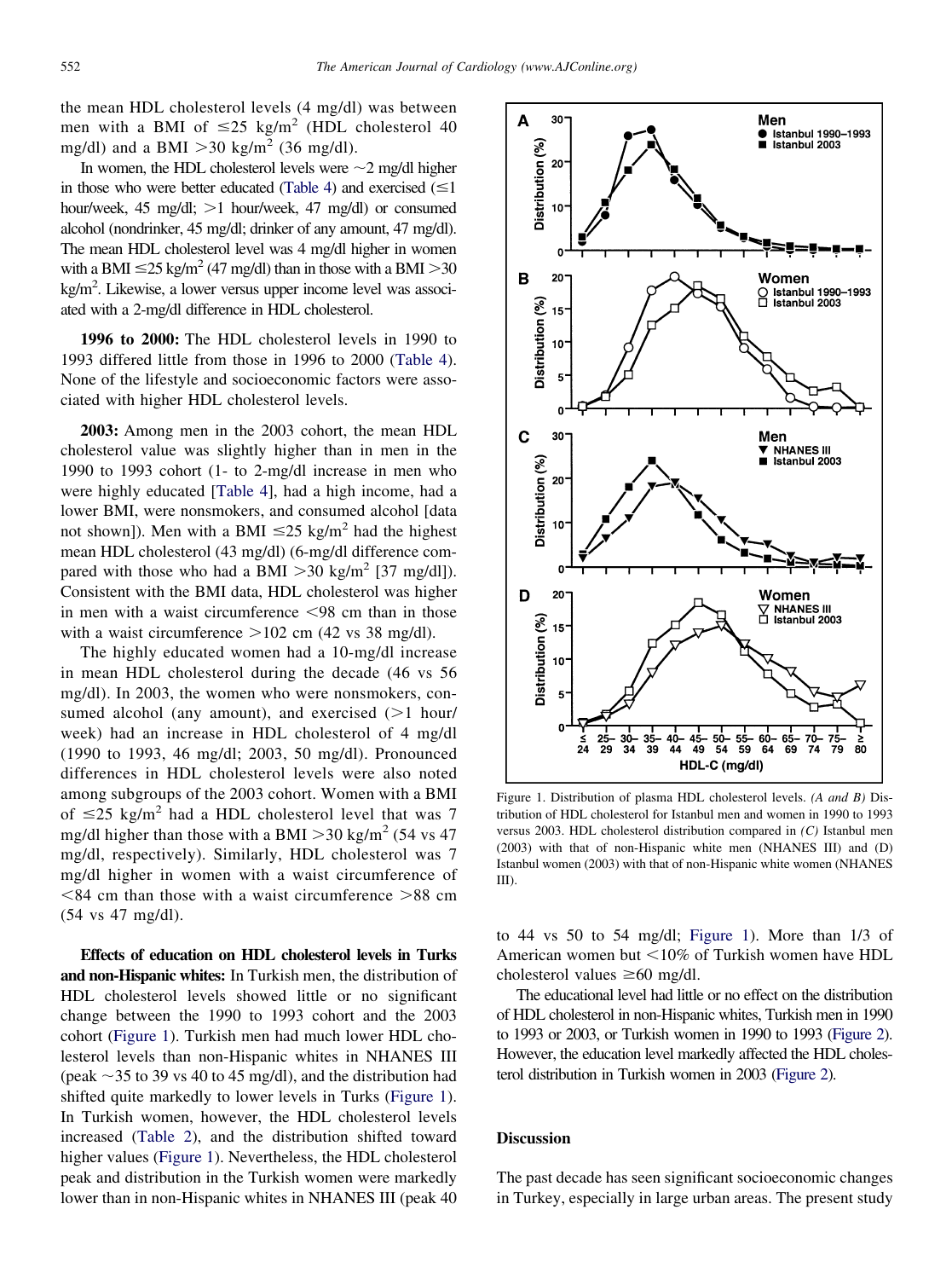<span id="page-6-0"></span>

Figure 2. Effect of educational level on HDL cholesterol levels. *(A to C)* Comparison of HDL cholesterol distribution in higher educated (university or above) versus lower educated (high school or lower) non-Hispanic white men and women (NHANES III). *(D to F)* Comparison of HDL cholesterol distribution versus educational level in Istanbul 1990 to 1993 cohort. *(G to I)* Comparison of HDL cholesterol distribution versus educational level in Istanbul 2003 cohort.

focused on changes in lipids, lipoproteins, anthropometrics, and lifestyle factors in Istanbul (population  $\sim$  12 million) in 1990 to 1993, 1996 to 2000, and 2003. As in other populations around the world, the mean BMI increased significantly, as did the percentage of overweight or obese subjects[.28](#page-8-0) Smoking rates among Turkish men remained high, and exercise among Turkish men and women, except for the highly educated women, did not increase significantly.

The plasma total cholesterol and LDL cholesterol levels remained rather low throughout the decade spanning these surveys. However, the HDL cholesterol levels increased significantly in highly educated Turkish women, but not in men, suggesting that knowledge of heart disease risk factors can affect a population characterized by very low HDL cholesterol levels. In particular, Turkish women significantly altered their HDL cholesterol levels through lifestyle changes. The genetic background responsible for the low HDL cholesterol levels in Turks is associated with differences in responses to interventions, such as statin therapy and lifestyle changes. Previously, we showed that Turkish men with very low HDL cholesterol levels ( $\sim$ 31 mg/dl) and elevated total cholesterol/HDL cholesterol ratios (despite low LDL cholesterol) are very sensitive to low-dose simvastatin (10 mg/day). The total cholesterol levels decreased

by 30% to 40% and HDL cholesterol levels increased by 20%[.29](#page-8-0)

The lifestyle modifications that accounted for the increased HDL cholesterol in the highly educated Turkish women are difficult to identify precisely. The increase probably reflects a complex interplay among diet, exercise, body weight, and smoking. The women with the highest HDL cholesterol levels in 2003 were highly educated, much less overweight, more likely to exercise, and in the upper socioeconomic class. However, only a very small fraction of Turkish women are highly educated.

The dramatic association between a higher education level and higher HDL cholesterol levels in Turkish women in the 2003 survey appears to be recent (Figure 2). No such association was observed in the 1990 to 1993 survey, and only a weak effect was observed in the 1996 to 2000 survey (Figure 2 and [Table 4\)](#page-4-0). Nevertheless, Turkish women still had lower HDL cholesterol levels than non-Hispanic white women (NHANES III; Figure 2). It remains to be determined whether HDL cholesterol levels in Turkish women can be elevated by lifestyle changes to the levels seen in American and Western European women.

Highly educated men were predominantly in the upper socioeconomic class, but their BMI levels did not differ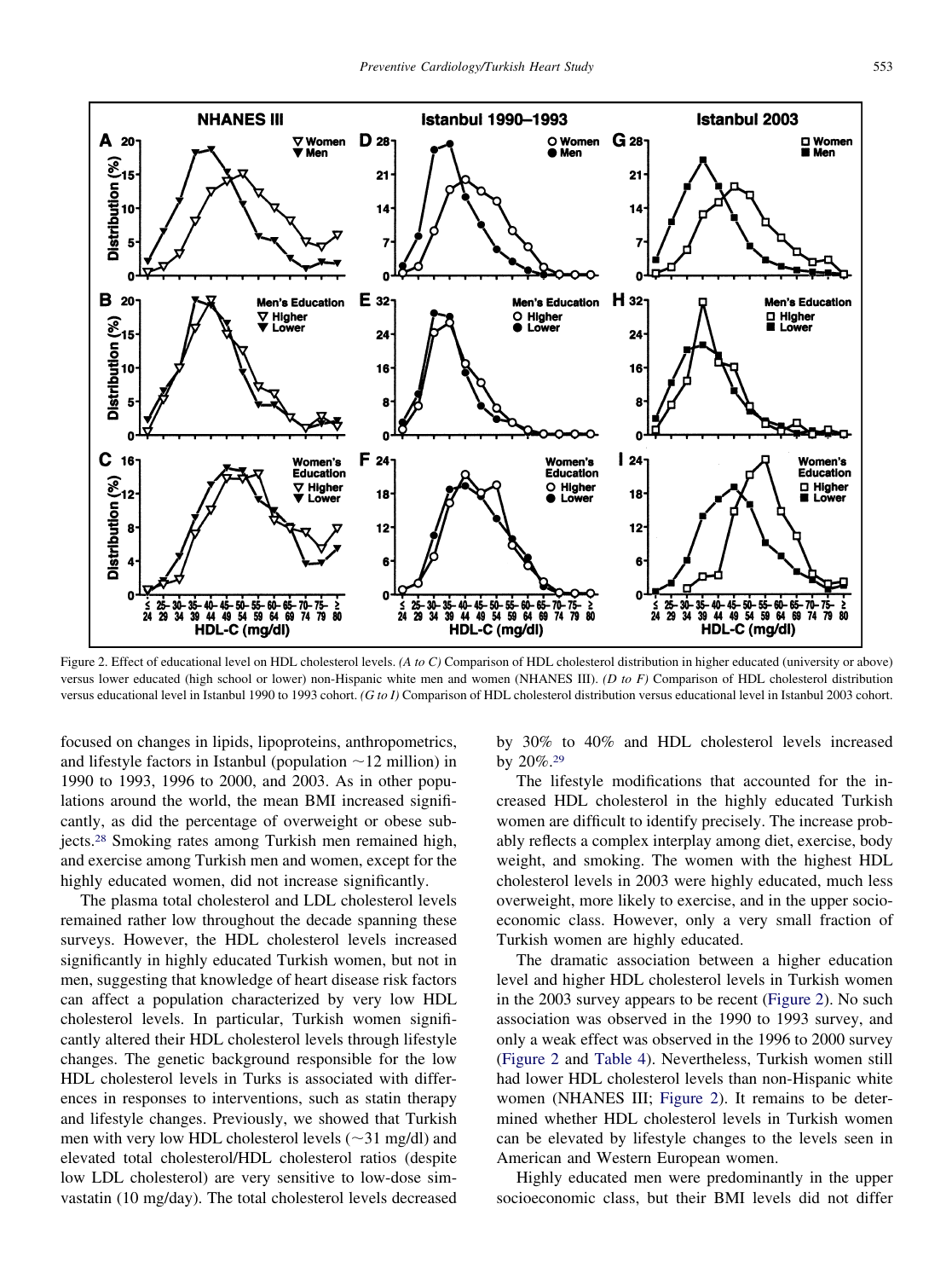<span id="page-7-0"></span>from those of men with less education. The HDL cholesterol levels were statistically higher in the more highly educated men in 2003, but the difference was only 2 mg/dl (41 vs 39 mg/dl; [Table 4\)](#page-4-0). The HDL cholesterol levels in men changed little throughout the decade [\(Table 4](#page-4-0) and [Figure 2\)](#page-6-0) and remained  $\sim$ 10 mg/dl lower than in non-Hispanic white men [\(Figure 2\)](#page-6-0).

Among non-Hispanic white adults, educational level did not significantly affect the distribution of HDL cholesterol values [\(Figure 2\)](#page-6-0). In general, most studies of white adults showed a small positive association between educational achievement and HDL cholesterol level.<sup>30-32</sup> Heiss et al<sup>30</sup> demonstrated that most of the positive association among these factors in women reflected lower BMI, alcohol consumption, less smoking, and the use of sex hormones (sex hormone use is very limited among Turks). Freedman et al<sup>33</sup> extended these observations in whites and blacks using NHANES II data. They demonstrated little or no association between education and HDL cholesterol levels in white men but a positive association in white women. In contrast, a negative association was found in black men and no association in black women. In the Multiple Risk Factor Intervention Trial, a positive association was observed in white men and a negative association in black men.<sup>34</sup> Clearly, racial and gender differences in lipid levels exist.

**Acknowledgment:** We are indebted to our associates at the American Hospital, Istanbul. We thank Sylvia Richmond and Jennifer Polizzotto, BA, for manuscript preparation and Stephen Ordway, BA, and Gary Howard, PhD, for editorial assistance. We acknowledge the support of the American Hospital, especially George Rountree and the J. David Gladstone Institutes.

- 1. Mahley RW, Palaoglu KE, Atak Z, Dawson-Pepin J, Langlois A-M, Cheung V, Onat H, Fulks P, Mahley LL, Vakar F, et al. Turkish Heart Study: lipids, lipoproteins, and apolipoproteins. *J Lipid Res* 1995;36: 839–859.
- 2. Bersot TP, Vega GL, Grundy SM, Palaoglu KE, Atagündüz P, Özbayrakçi S, Gökdemir O, Mahley RW. Elevated hepatic lipase activity and low levels of high density lipoprotein in a normotriglyceridemic, nonobese Turkish population. *J Lipid Res* 1999;40:432–438.
- 3. Mahley RW, Pépin J, Palaoglu KE, Malloy MJ, Kane JP, Bersot TP. Low levels of high density lipoproteins in Turks, a population with elevated hepatic lipase: high density lipoprotein characterization and gender-specific effects of apolipoprotein E genotype. *J Lipid Res* 2000;41:1290–1301.
- 4. Mahley RW, Arslan P, Pekcan G, Pépin GM, Agaçdiken A, Karaagaoglu N, Rakıcıoglu N, Nursal B, Dayanıklı P, Palaoglu KE, Bersot TP. Plasma lipids in Turkish children: impact of puberty, socioeconomic status, and nutrition on plasma cholesterol and HDL. *J Lipid Res* 2001;42:1996–2006.
- 5. Mahley RW, Pépin GM, Bersot TP, Palaoglu KE, Özer K. Turkish Heart Study update: plasma lipids and treatment guidelines for patients with low levels of high density lipoproteins (in Turkish). *Arch Turk Soc Cardiol* 2002;30:93–103.
- 6. Onat A. Risk factors and cardiovascular disease in Turkey. *Atherosclerosis* 2001;156:1–10.
- 7. Onat A, Dursunoglu D, Sansoy V. Relatively high coronary death and event rates in Turkish women: relation to three major risk factors in five-year follow-up of cohort. *Int J Cardiol* 1997;61:69–77.
- 8. Onat A, Senocak MS, Surdum-Avci G, Örnek E. Prevalence of coronary heart disease in Turkish adults. *Int J Cardiol* 1993;93:23–31.
- 9. Onat A, Yıldırım B, Uslu N, Gürbüz N, Keles I, Çetinkaya A, Aksu H, Uysal Ö, Sansoy V. Plasma lipoproteins and apolipoproteins in Turkish adults: overall levels, associations with other risk parameters and HDL's role as a marker of coronary risk in women (in Turkish). *Arch Turk Soc Cardiol* 1999;27:72–79.
- 10. Lüttmann S, von Eckardstein A, Wei W, Funke H, Köhler E, Mahley RW, Assmann G. Electrophoretic screening for genetic variation in apolipoprotein C-III: identification of a novel apoC-III variant, apoC-III(Asp45->Asn), in a Turkish patient. *J Lipid Res* 1994;35:1431–1440.
- 11. Porsch-Oezçueruemez M, Bilgin Y, Wollny M, Gediz A, Arat A, Karatay E, Akinci A, Sinterhauf K, Koch H, Siegfried I, et al. Prevalence of risk factors of coronary heart disease in Turks living in Germany: the Giessen Study. *Atherosclerosis* 1999;144:185–198.
- 12. National Center for Health Statistics, Centers for Disease Control. Table 3. Serum high density lipoprotein (HDL) cholesterol of males 4 years of age and older by age: mean and selected percentiles, United States, 1988–94. Available at: [http://www.cdc.gov/nchs/about/major/](http://www.cdc.gov/nchs/about/major/nhanes/datatblelink.htm) [nhanes/datatblelink.htm.](http://www.cdc.gov/nchs/about/major/nhanes/datatblelink.htm) Accessed January 4, 2005.
- 13. National Center for Health Statistics, Centers for Disease Control. Table 4. Serum high density lipoprotein (HDL) cholesterol of females 4 years of age and older by age: mean and selected percentiles, United States, 1988–94. Available at: [http://www.cdc.gov/nchs/about/major/](http://www.cdc.gov/nchs/about/major/nhanes/datatblelink.htm.) [nhanes/datatblelink.htm.](http://www.cdc.gov/nchs/about/major/nhanes/datatblelink.htm.) Accessed January 4, 2005.
- 14. Knuiman JT, West CE, Katan MB, Hautvast JGAJ. Total cholesterol and high density lipoprotein cholesterol levels in populations differing in fat and carbohydrate intake. *Arteriosclerosis* 1987;7:612–619.
- 15. Criqui MH, Wallace RB, Heiss G, Mishkel M, Schonfeld G, Jones GTL. Cigarette smoking and plasma high-density lipoprotein cholesterol. The Lipid Research Clinics Program Prevalence Study. *Circulation* 1980;62:IV-70–IV-76.
- 16. Enger SC, Herbjørnsen K, Erikssen J, Fretland A. High density lipoproteins (HDL) and physical activity: the influence of physical exercise, age and smoking on HDL-cholesterol and the HDL-C/total cholesterol ratio. *Scand J Clin Lab Invest* 1977;37:251–255.
- 17. Ernst N, Fisher M, Smith W, Gordon T, Rifkind BM, Little JA, Mishkel MA, Williams OD. The association of plasma high-density lipoprotein cholesterol with dietary intake and alcohol consumption. The Lipid Research Clinics Program Prevalence Study. *Circulation* 1980;62:IV-41–IV-52.
- 18. Contaldo F, Strazzullo P, Postiglione A, Riccardi G, Patti L, di Biase G, Mancini M. Plasma high density lipoprotein in severe obesity after stable weight loss. *Atherosclerosis* 1980;37:163–167.
- 19. Wallace RB, Hunninghake DB, Reiland S, Barrett-Connor E, Mackenthun A, Hoover J, Wahl P. Alterations of plasma high-density lipoprotein cholesterol levels associated with consumption of selected medications. The Lipid Research Clinics Program Prevalence Study. *Circulation* 1980;62:IV-77–IV-82.
- 20. Glueck CJ, Taylor HL, Jacobs D, Morrison JA, Beaglehole R, Williams OD. Plasma high-density lipoprotein cholesterol: association with measurements of body mass. The Lipid Research Clinics Program Prevalence Study. *Circulation* 1980;62:IV-62–IV-69.
- 21. Hartung GH, Foreyt JP, Mitchell RE, Vlasek I, Gotto AM Jr. Relation of diet to high-density-lipoprotein cholesterol in middle-aged marathon runners, joggers and inactive men. *N Engl J Med* 1980;302:357– 361.
- 22. Bersot TP, Palaoğlu KE, Mahley RW. Managing dyslipidemia in Turkey: suggested guidelines for a population characterized by low levels of high density lipoprotein cholesterol. *Anadolu Kardiyol Derg* 2002;4:315–322.
- 23. National Center for Health Statistics. Plan and operation of the Third National Health and Nutrition Examination Survey, 1988–94. Series